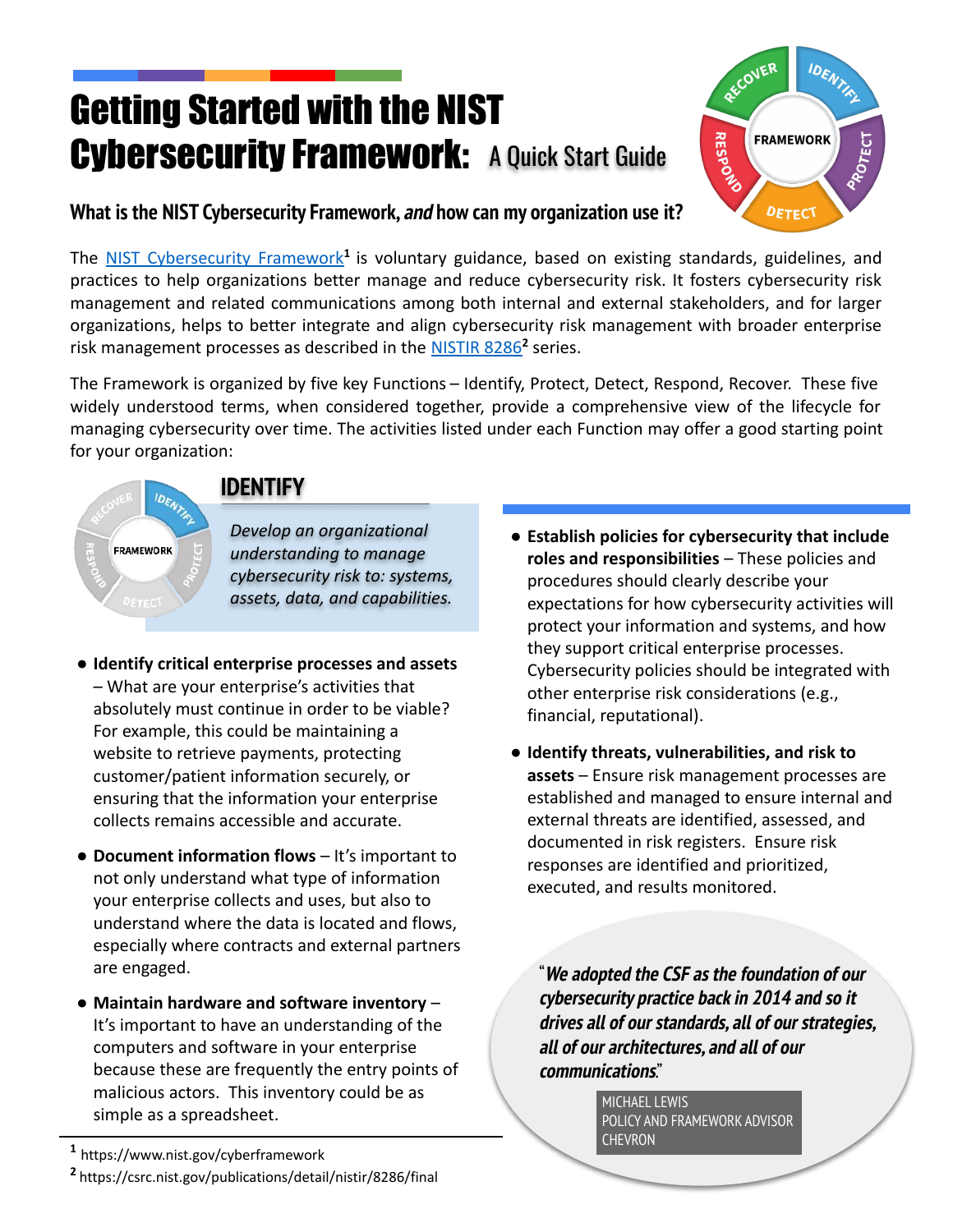### **PROTECT**

**FRAMEWORK** 

*Develop and implement the appropriate safeguards to ensure delivery of services.*

- **Manage access to assets and information**  Create unique accounts for each employee and ensure that users only have access to information, computers, and applications that are needed for their jobs. Authenticate users (e.g., passwords, multi-factor techniques) before they are granted access to information, computers, and applications. Tightly manage and track physical access to devices.
- **Protect sensitive data**  If your enterprise stores or transmits sensitive data, make sure that this data is protected by encryption both while it's stored on computers as well as when it's transmitted to other parties. Consider utilizing integrity checking to ensure only approved changes to the data have been made. Securely delete and/or destroy data when it's no longer needed or required for compliance purposes.
- **Conduct regular backups**  Many operating systems have built-in backup capabilities; software and cloud solutions are also available that can automate the backup process. A good practice is to keep one frequently backed up set of data offline to protect it against ransomware.
- **Protect your devices**  Consider installing host-based firewalls and other protections such as endpoint security products. Apply uniform configurations to devices and control changes to device configurations. Disable device services or features that are not necessary to support mission functions. Ensure that there is a policy and that devices are disposed of securely.
- **Manage device vulnerabilities**  Regularly update both the operating system and applications that are installed on your computers and other devices to protect them from attack. If possible, enable automatic updates. Consider using software tools to scan devices for additional vulnerabilities; remediate vulnerabilities with high likelihood and/or impact.
- **Train users**  Regularly train and retrain all users to be sure that they are aware of enterprise cybersecurity policies and procedures and their specific roles and responsibilities as a condition of employment.



### **DETECT**

*Develop and implement the appropriate activities to identify the occurrence of a cybersecurity event.*

- **● Test and update detection processes** Develop and test processes and procedures for detecting unauthorized entities and actions on the networks and in the physical environment, including personnel activity. Staff should be aware of their roles and responsibilities for detection and related reporting both within your organization and to external governance and legal authorities.
- **Know the expected data flows for your enterprise** – If you know what and how data is expected to flow for your enterprise, you are much more likely to notice when the unexpected happens – and unexpected is never a good thing when it comes to cybersecurity. Unexpected data flows might include customer information being exported from an internal database and exiting the network. If you have contracted work to a cloud or managed service provider, discuss with them how they track data flows and report, including unexpected events.